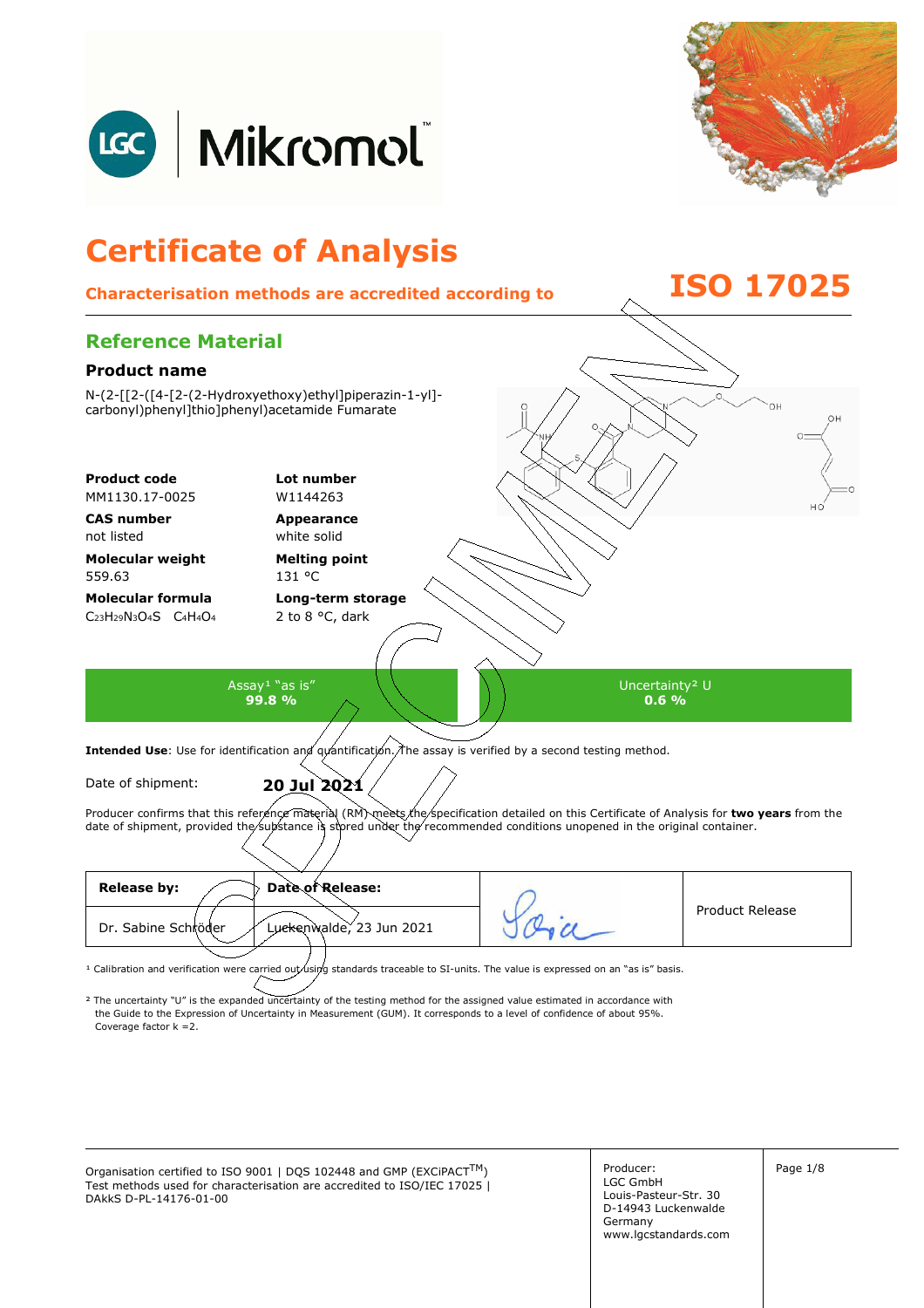

## **Product information**

This RM is intended for laboratory use only and is not suitable for human or animal consumption. This RM conforms to the characteristics of a primary standard as described in the ICH Guidelines. The values quoted in this Certificate of Analysis are the producer's best estimate of the true values within the stated uncertainties and based on the techniques described in this Certificate of Analysis. The characterisation of this material was undertaken in accordance with the requirements of ISO/IEC 17025. The identity is verified by data from international scientific literature.

## **Storage and handling**

Before usage of the RM, it should be allowed to warm to room temperature. No drying is required, as assigned values are already corrected for the content of water and other volatile materials.

Reference Material quality is controlled by regularly performed quality control tests (retests).

### **Further content**

Assigned value Purity Identity Revision table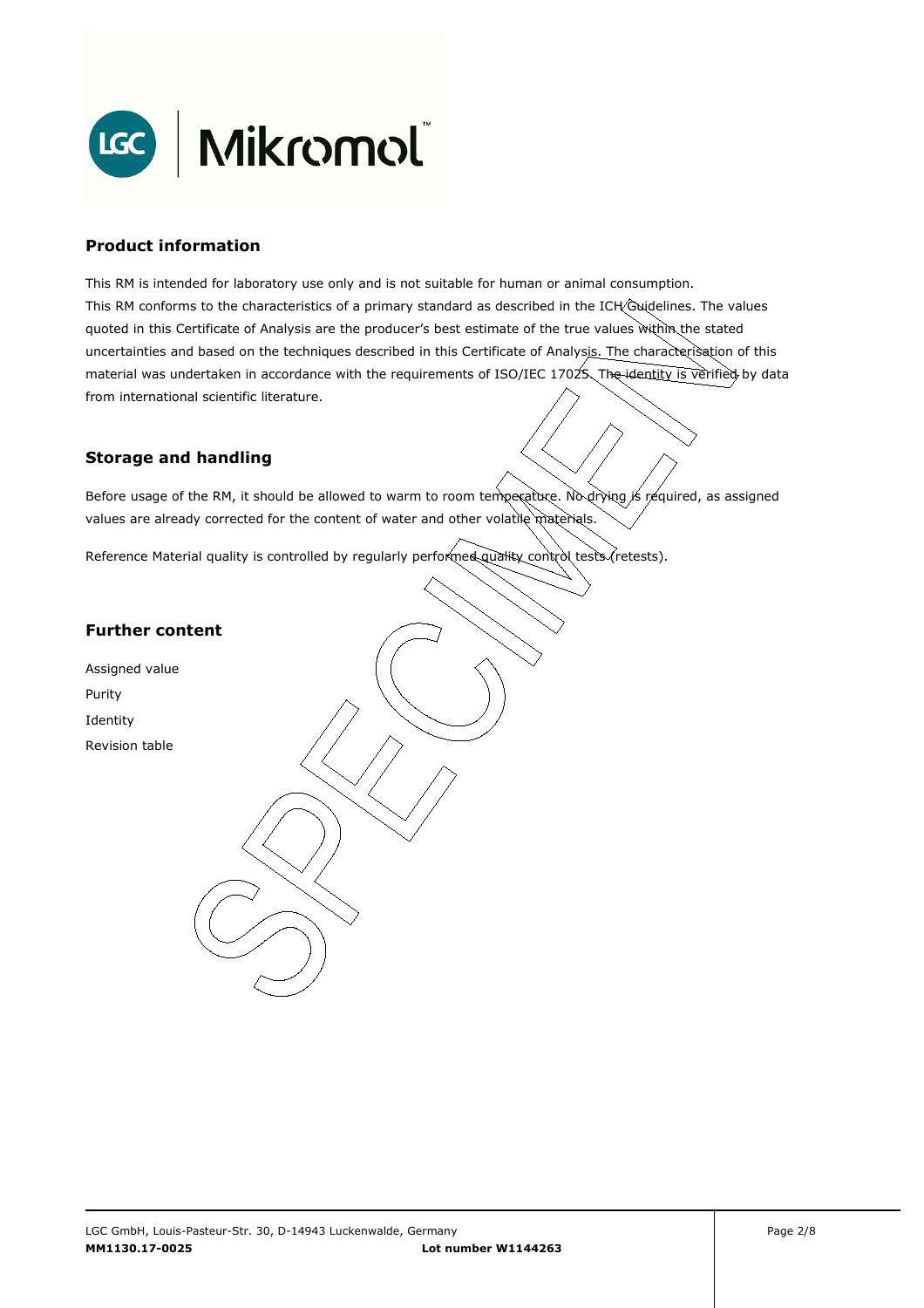

# **Assigned value**

#### **Assay "as is": 99.79 %; U = 0.57 %**

The assay "as is" is assessed by carbon titration of elemental analysis and is equivalent to the assay based on the The verified result lies inside our acceptance criteria, i.e. less than 1.0 % difference to assay assigning technique. not-anhydrous and not-dried substance. The assay is verified by 100% method/mass-balance)

For quantitative applications, use the assay as a calculation value on the  $\gamma$  as is basis". The uncertainty of the assay can be used for estimation/calculation of measurement uncertainty.

#### **Method 1: Value assigning technique - carbon titration of elemental analysis**

percentage carbon found in relation to percentage carbon as calculated for molecular formula

9:79%;�=0.57 %

99.32 %

**Results** (mass fraction, **n = 3**)

**Method** 

**Result Method 2: Value verifying technique - 100% method 100% method (mass balance) with chromatographic purity by HPLC** 

The calculation of the 100% method follows the formula:

Purity (%) Assay (%) = (100 % - volatile contents (%)  $\chi$  / 100 %

Volatile contents are considered as absolute contributions and purity is considered as relative contribution.

Inorganic residues are excluded by additional tests.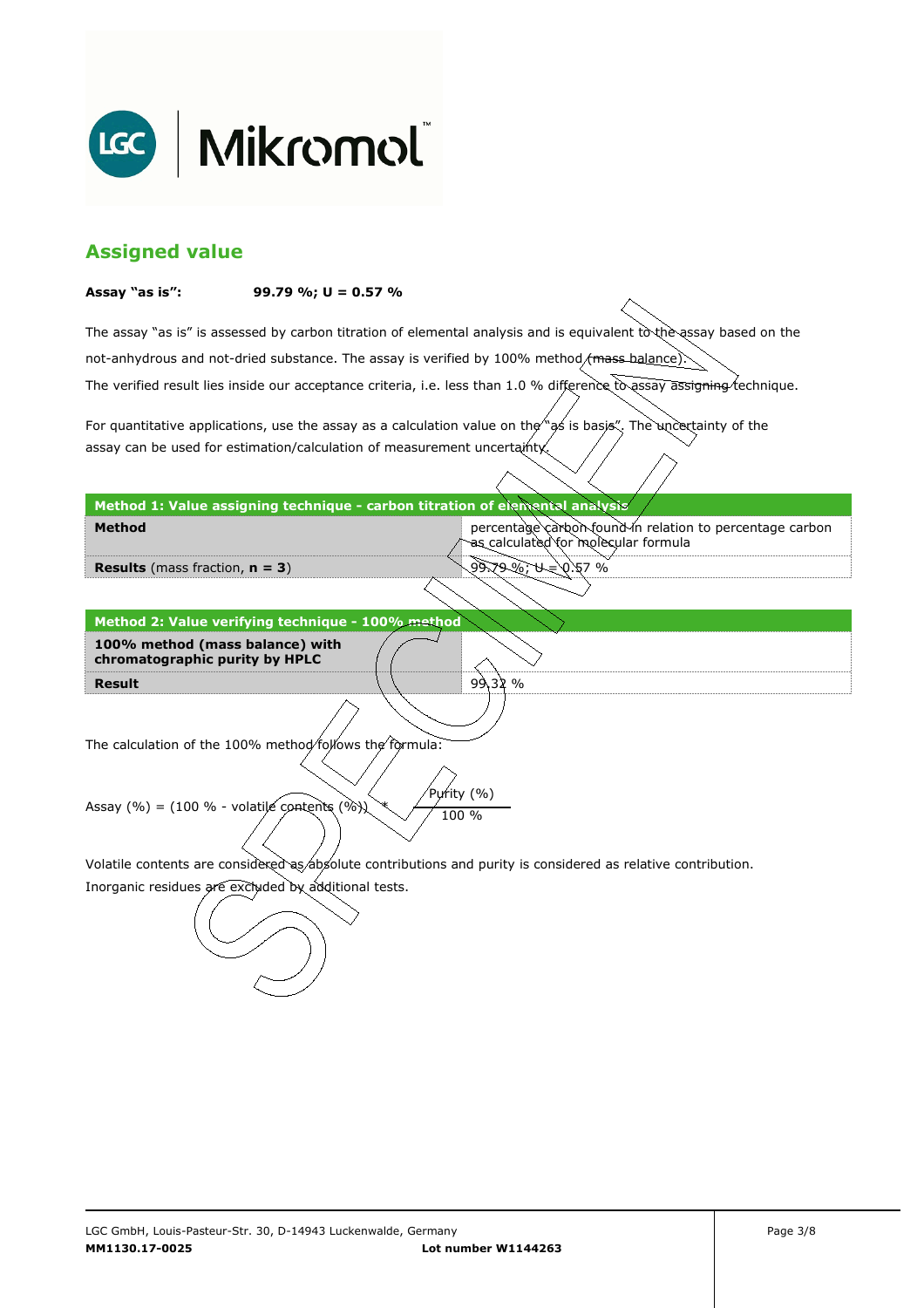

# **Purity**

**Purity by High Performance Liquid Chromatography (HPLC)** 

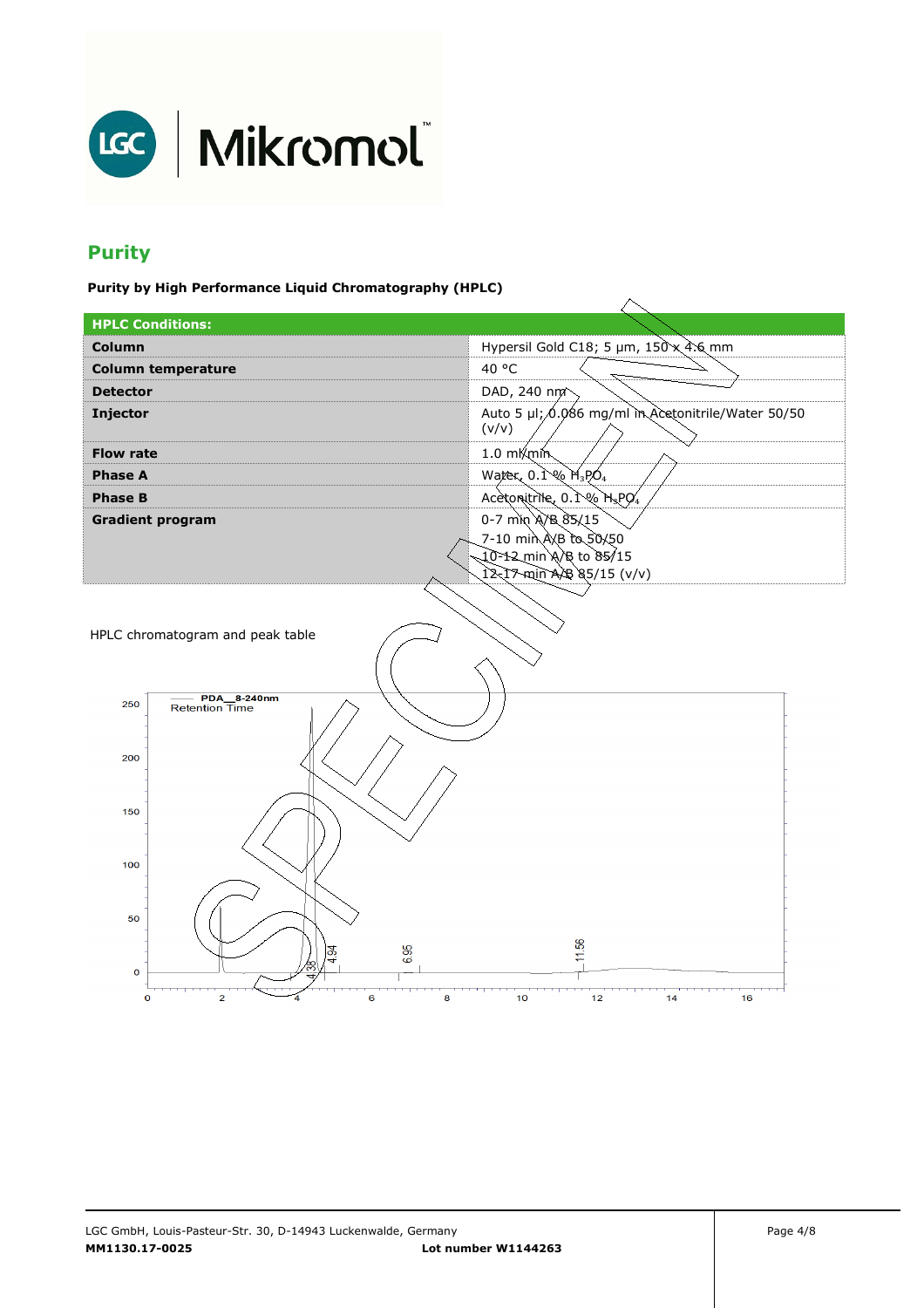

| Area percent report - sorted by signal |                       |         |        |
|----------------------------------------|-----------------------|---------|--------|
| PK#                                    | <b>Retention time</b> | Area    | Area % |
|                                        | 4.38                  | 2914661 | 99.55  |
| $\overline{2}$                         | 4.94                  | 4096    | 0.14   |
| 3                                      | 6.95                  | 8571    | 0.29   |
| $\overline{4}$                         | 11.56                 | 398     | 0.01   |
| <b>Totals</b>                          |                       | 2927726 | 100.00 |

The content of the analyte was determined as ratio of the peak area of the analyte and the cumulative areas of the purities, added up to 100 %. System peaks were ignored in calculation.



**Method:** Elementary analysis

Inorganic residues can be excluded by elementary analysis (CHN).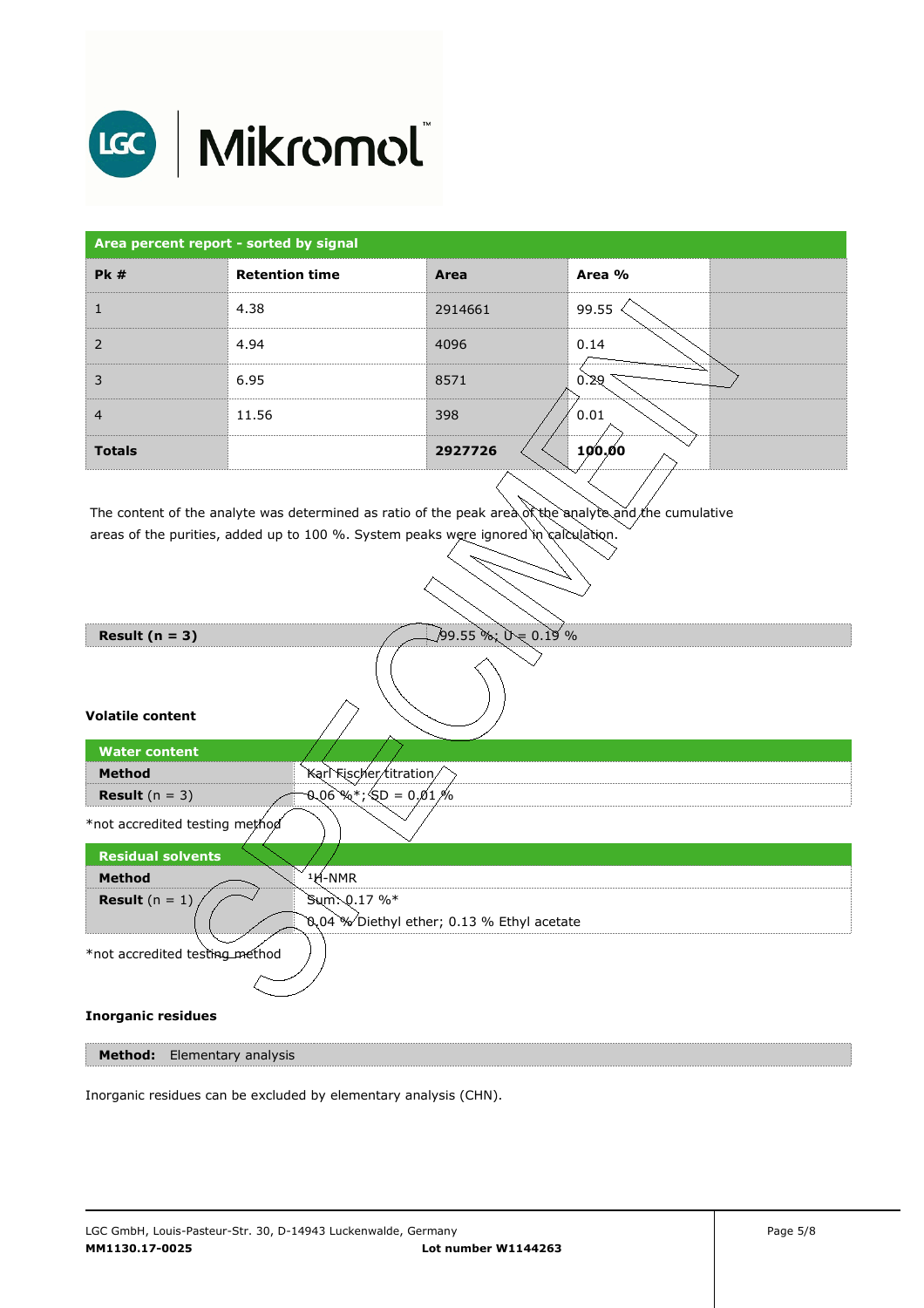

# **Identity**

The identity is assessed by ISO/IEC 17025 accredited testing methods.

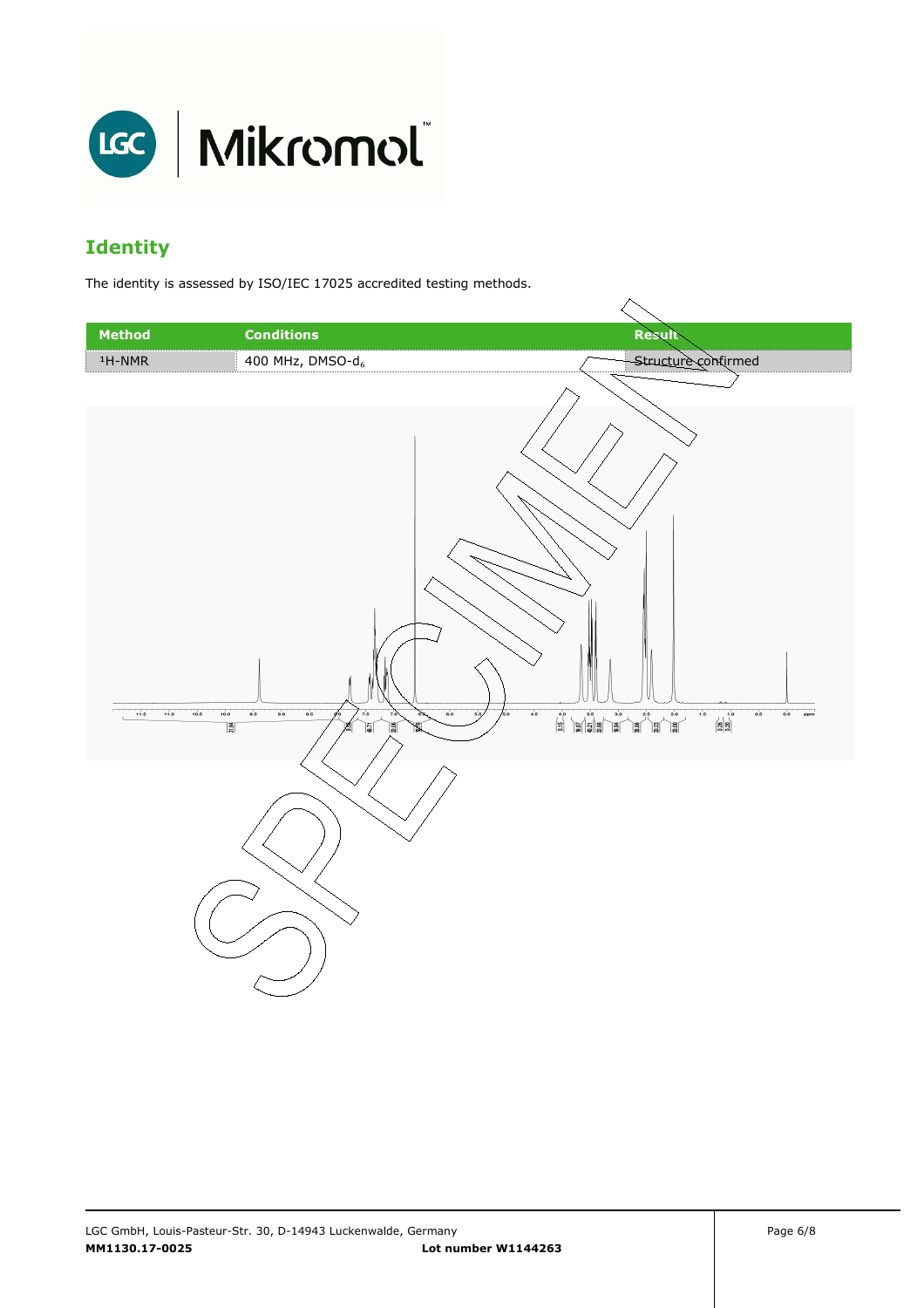